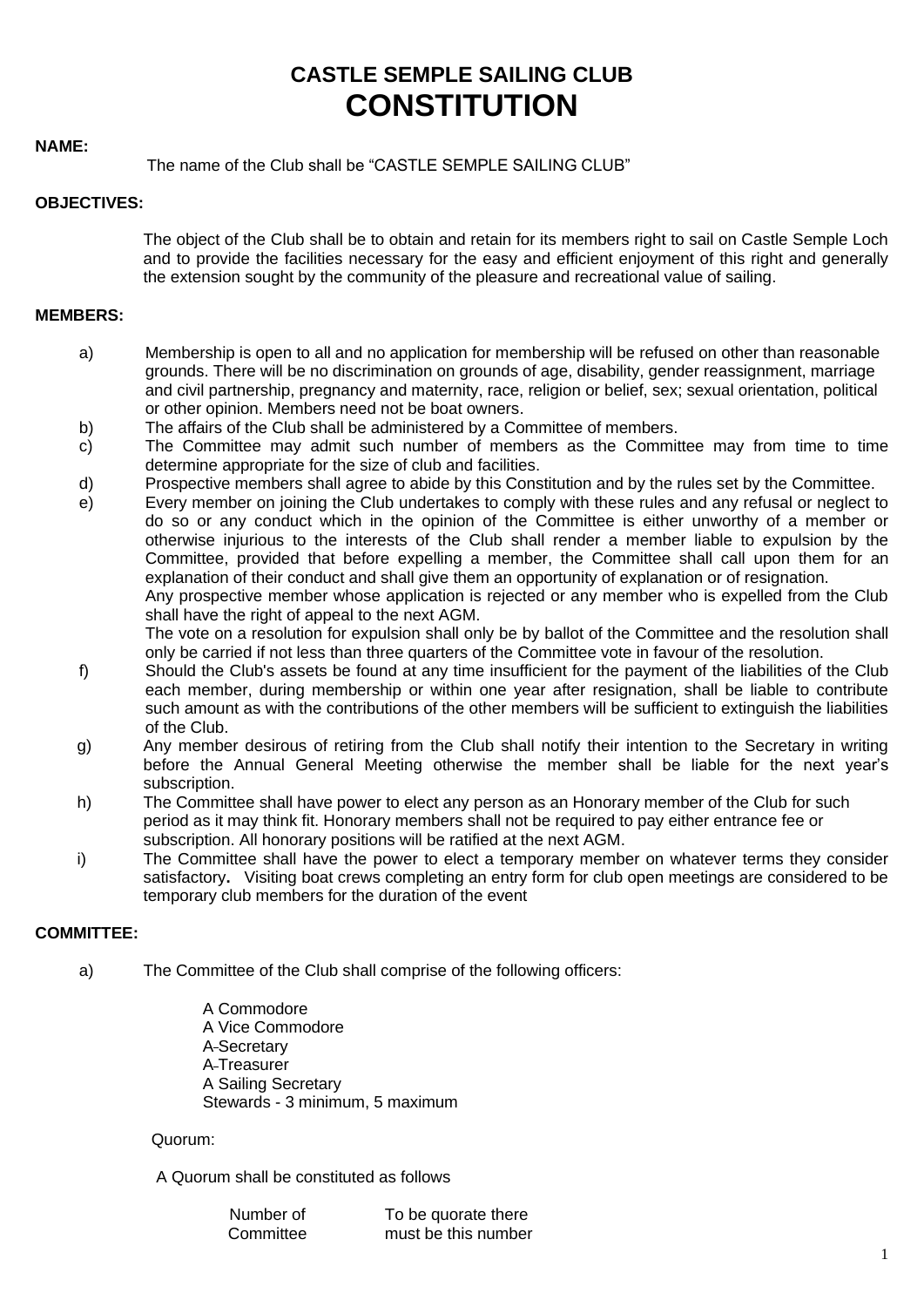| of Committee    |
|-----------------|
| members present |
| 5               |
| ิค              |
| ี่ค             |
|                 |

- b) The Officers of the Club shall be elected at the Annual General Meeting in November but any casual vacancy or vacancies that shall occur may be filled by co-option by the Committee. The Commodore, Secretary, Treasurer and Sailing Secretary shall hold office for three years and shall then retire; the other officers shall retire annually. Both groups shall be eligible for re-election unless otherwise resolved at the Annual General Meeting.
	- c) The Committee may from time to time make all such rules as they think expedient for the management of the Club. Members will be invited to vote on such rules at the next General Meeting of the Club and shall be binding upon all members until repealed by the Members or set aside by a resolution of at an Annual or Special Meeting of the Club.

# **SUBSCRIPTIONS:**

- a) The annual subscription and entrance fee (if any) of the Club shall be determined at the Annual or Special Meeting at such a figure as will enable the Committee to carry out the objectives of the Club.
- b) No Member shall in any year be entitled to exercise any rights or privileges of membership until their entrance fee and subscription for that year, and any arrears, are paid.
- c) All subscriptions must be settled by March each year.
- d) Where a cadet pays the appropriate subscription, they shall incur no entry fee when they become a full Member.

# **ACCOUNTS:**

- a) The financial year of the Club shall end on the 31<sup>st</sup> October, or such dates shall be determined by the Club at an Annual or Special Meeting, in every year to which date the accounts of the Club shall be balanced.
- b) The Treasurer shall keep correct accounts and books showing the financial affairs and intromissions of the Club, including a cash record containing a correct account of all the money received and disbursed on account of the Club. The books shall be available at any Annual Meetings of the Club for inspection by members. An abstract of the Treasurer's accounts for each year, certified by the Auditor, shall be distributed to all Members present at the Annual General Meeting and also available on request from the Treasurer.
- c) At the Annual Meeting each year an Auditor shall be appointed whose duty it will be to audit the accounts of the Club.

# **MEETINGS OF THE CLUB:**

The Commodore shall preside at all Meetings of the Club. If the Commodore is not present, the Meeting shall elect a Chairperson. The Commodore or Chair shall have a deliberative vote and also a casting vote in the event of equality of votes.

The quorum for all General Meetings of the Club shall be 20% of the members by number as shown on the latest audited accounts of the Club.

The Secretary shall keep correct Minutes of the proceedings at all Meetings of the Club. The Minutes of any one Meeting shall be produced for inspection by the members at the next meeting. Members of the Committee may inspect the Minutes at any time.

The Annual Meeting of the Club shall be held in the month of November in every year, on a date and at a time to be fixed by the Committee for the following purpose:

- a) To receive from the Committee a report and statement of accounts for the preceding year.
- b) To elect Officers.
- c) To elect an Auditor.
- d) To decide any resolution which may be submitted to the Meeting.

The Committee may at any time call a Special Meeting of the Club upon a minimum of seven days notice to the Members. Upon a requisition in writing, signed by at least 15 Members of the Club, stating the purpose for which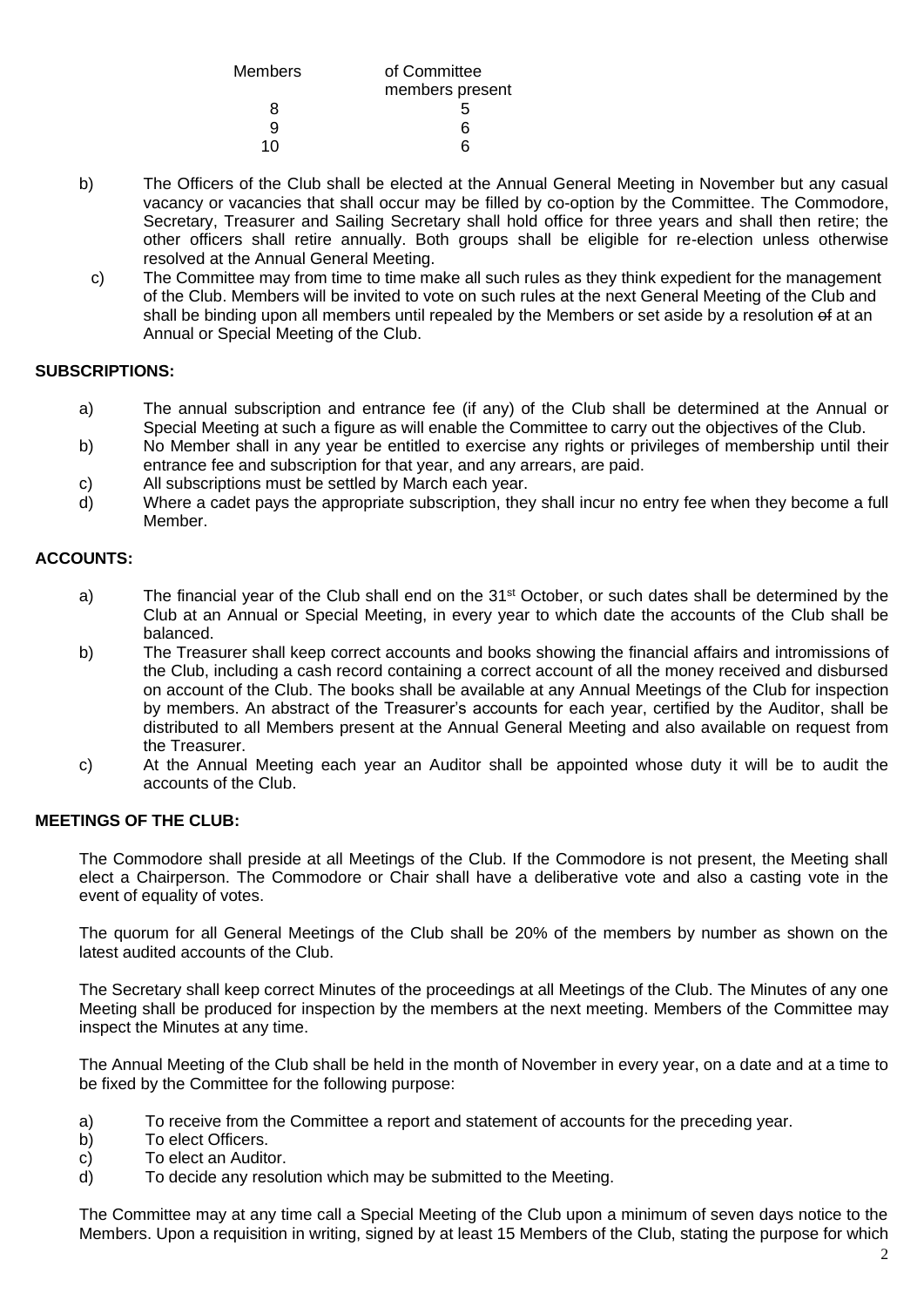the Meeting is required being presented to the Secretary, the Committee shall call a Special Meeting of the Club no less than fifteen days after the receipt of such requisition.

# **ALTERATION OF THE CONSTITUTION:**

This Constitution may be added to, repealed or amended by Resolution at any Annual or Special Meeting, provided that

- a) Any Member wishing to propose an alteration to, to add to, repeal or amend the Constitution shall give notice of their intention to move such a Resolution to the Secretary not less than fourteen days before the meeting at which the alteration has to be moved.
- b) Alteration of the Constitution shall require the consent of three quarters of the Members present and voting at any Meeting.

## **VOTING:**

Any member who has attained the age of 18 is entitled to vote at any General or Special Meeting of the Club. Honorary members are not entitled to vote.

#### **MANAGEMENT:**

The entire management of Club affairs and concerns shall be vested entirely in the Committee

# **PROPERTY:**

All land, building, investments, other assets owned by the Club shall be vested in the Commodore, Secretary and Treasurer and such other persons as may be assumed or appointed as Trustee for the time being and their respective successors in office 'ex officio' as trustees on behalf of the Club but such Trustees shall have no power to borrow money, (either on security of the property or otherwise), sell, let or otherwise dispose of heritable property of the Club without the consent of the members attending a Meeting specially called for the purpose.

No portion of the income and property shall be paid or transferred directly or indirectly by way of dividend, distribution, bonus, honoraria or otherwise howsoever by way of profit to the members.

If, upon winding up or dissolution of the Club there remains after the satisfaction of all its debts and liabilities any property whatsoever, the same shall be given or transferred to some charitable organisation connected with sailing to be determined by the Members of the Club by resolution passed at a General Meeting or before the time of the dissolution and if, and so far as effect cannot be given to such provision then to some charitable object.

#### **INVESTMENT:**

The Committee shall have power to invest the funds of the Club to any extent they may determine in heritable property or in any investment authorised by either the wide range or the narrow range provision of the Trust Scotland Act. It shall also have power to deposit money in any UK Bank or Building Society that is regulated by FCA and is covered by the compensation scheme in the event of the bank failure.

## **INDEMINITY:**

The Members of the Club, Present and future, shall, if and when required, grant relief to the Committee or the Trustees, or any of their number, of the whole of the obligations or responsibilities already undertaken by them on behalf of the Club. They shall ratify and warrant all acts, deeds and documents granted to be executed in relation to the Club premises by the Committee or the Trustees or any of them.

#### **INSURANCE:**

Each Club Member who is a boat owner shall keep in force an Insurance Policy with an established insurance company providing indemnity for all loss or damage caused to third parties or their property as a result of the Members activities in the Club.